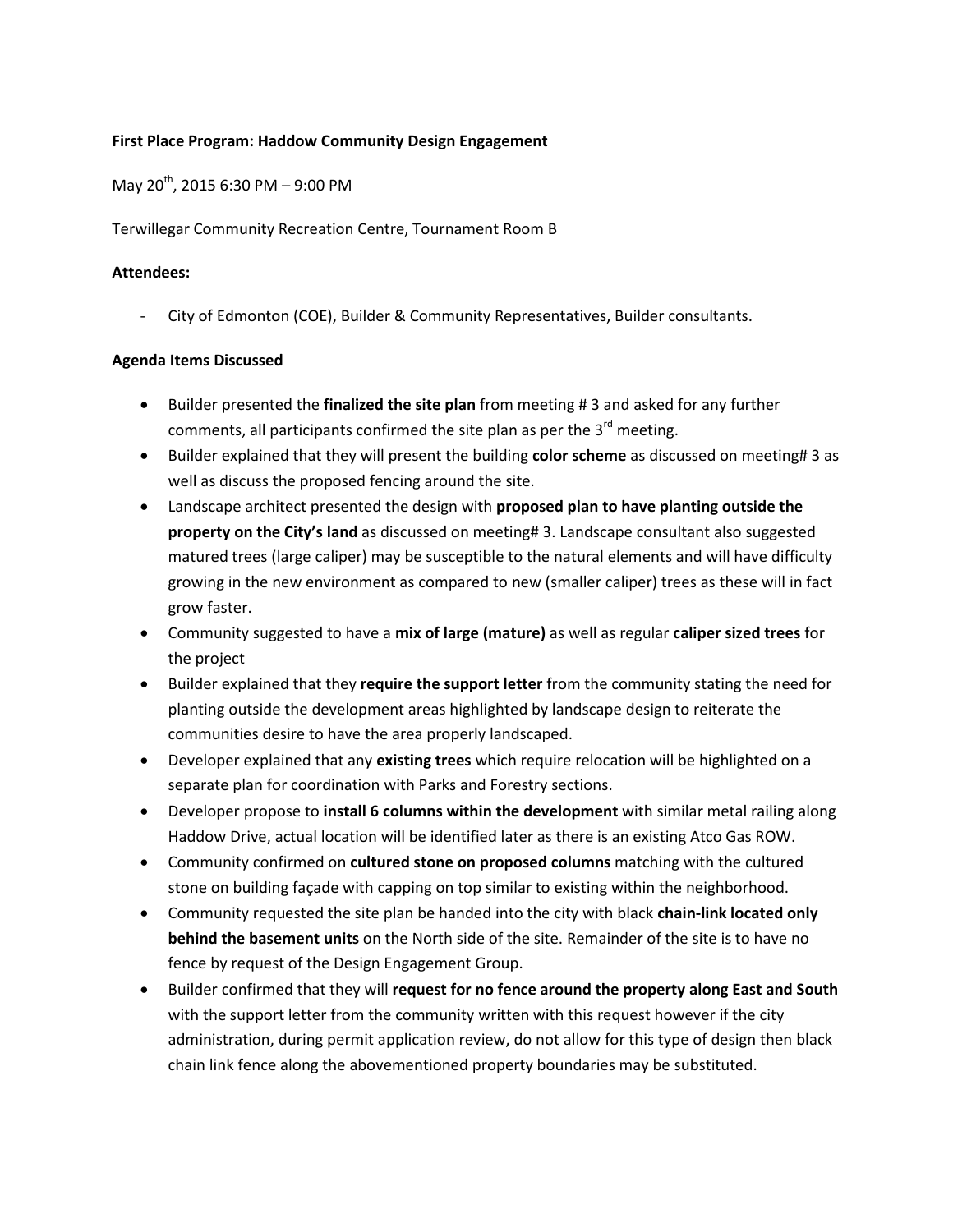- Developer explained the need to have a **berm or swale constructed especially along North, East and/or South property line** to prevent drainage from entering the site. This drainage requirement and will be addressed after discussion with the civil engineer and COE drainage department. Special attention will be given to the community property to the north due to its close proximity.
- Developer reviewed the **color patterns** as discussed on meeting # 3. Noted the color selections previously requested were Shamrock and Granite and provided renderings reflected this choice. Proposed renderings illustrated the color scheme with narrow window trims and no belly band trim. Builder explained that only vents required will be placed on the front elevations of all units with a desire to keep these to minimum on the front face of all units.
- Community confirms the proposed building elevations with color samples of **"Shamrock" and "Granite" (attached).**
- Entry feature for the development will have project name as **"Haddow Landing"** with Civic address marked on it and will be similar to existing neighborhood project address plaque. Design not completed at this time.
- Builder explains the need to have the support letter from the design engagement group as well as the community league to help achieve several concerns thus allowing their requests on behalf of their community to be reviewed and clearly understood by the City of Edmonton Administration.
	- o Builder will draft a letter and forward to COE representative for circulation
- Builder explained that permit application will be initiated and depending on approval timeline for COE they are scheduled for **late fall 2015 to early spring 2016 construction start**.
- Builder asked for any further comments on the development and proposed design to conclude the meeting. No further comments or questions brought forward.

Builder and COE representatives thank all the community participants for their involvement in this crucial phase of the development process.